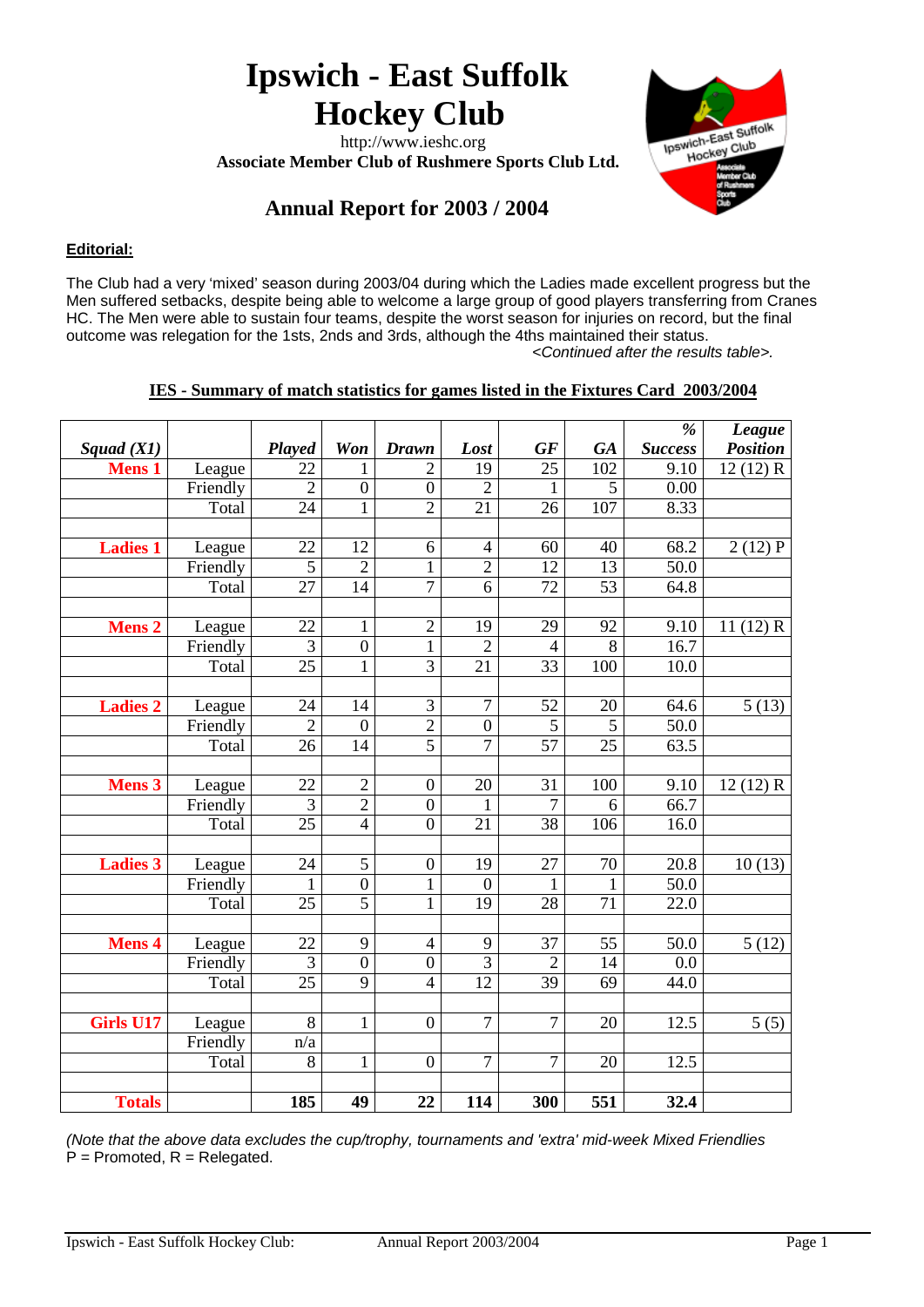#### *<Editorial continued from above the results table>*

The great successes of the season included the Ladies 1sts winning promotion to East Division 1 (our highest status to date) and the Ladies 2nds finishing well in the top half of the Suffolk League Premier League. There were also good successes for both Mens and Ladies squads in the Indoor competitions. The Mens 4ths aka Veterans finished 5<sup>th</sup> in East Division 8SE, exceeding expectations once again (after promotion from Div 9SE) and surprising a lot of younger teams.

The men were once again well represented in the Suffolk senior and U-21 squads, as listed below.

We continue to maintain excellent relationships with Rushmere Sports Club - grateful thanks are due to Sonia & John (for the Teas), Roger Osborn and others. Off the pitch it is worth recording that IES again provided a considerable part of the Suffolk HA's management including Secretary (Chris Hatch), Mens Treasurer (Chris Hatch), Mens U-21 Manager (Stu Gooderham), Suffolk Indoor League organiser (John Adams), Schools & Youth Chairman (Ian Reed), Schools & Youth Treasurer (Ian Watson), Boys U-15 Coach (Ian Reed), Suffolk Mini Hockey Organiser (Ian Reed). Avril Adams also contributed as an East Divisional League Secretary. No other Suffolk club comes remotely near this level of commitment to organising the sport in and around our County.

The Club's interactive club web site, www.ieshc.org, designed and managed by Andrew Keedle, continued to be developed and provided the Club with a professional and powerful resource to distribute all sorts of information on what we are about and how we organise ourselves. It was updated and refreshed on almost a daily basis and few other clubs come remotely near this level of web-enabled communications and members feedback capability.

The Club's social & fundraising programme was successful with several enjoyable events and the now wellestablished Craft Fayre in November.

Our youth coaching programme again proved highly popular and of enormous importance to the long term future of the Club and for which the Youth sub-committee and coaches under the leadership of Ian Reed, Steven Farrow and Geoffrey Reed deserve special recognition and thanks*.*

#### **EHA Mens Cup & Ladies Vase. Summary of results**

| <b>Competition</b> |  | Played Won Drawn Lost | -GF | <b>GA</b> | <b>Venues</b> |
|--------------------|--|-----------------------|-----|-----------|---------------|
| Men, EHA Trophy    |  |                       |     |           | 1 Away        |
| Ladies, EHA Trophy |  |                       |     |           | 1 Away        |

**Outdoor Tournament & Indoor competitions. Best results during 2003/04:-**

Ladies Winners, Suffolk Indoor League; Runners-up, Suffolk Indoor League Cup.<br>Men Winners, Suffolk Indoor League Cup. Winners, Suffolk Indoor League Cup.

#### **Representative Honours during 2003/04**

| Suffolk Men Senior X1 Squad         | Guy Marshlain                           |
|-------------------------------------|-----------------------------------------|
| Suffolk Men U-21 X1 Squad           | Marc Lloyd, Alex Borwick, Geoffrey Reed |
|                                     | Manager/Coach Stuart Gooderham          |
| Other Suffolk or East Junior Squads | Megan Adams, Hannah Godfrey             |

#### **News from the Annual General Meeting on 3rd June 2004**

*The following elections were made at the AGM (or by subsequent committee appointment):* President, John Taylor; Chairman, John Adams; Secretary, Annette White; Business Manager, Men's Team Secretary, Astro Pitch Liaison & Umpire Appointments Officer, Chris Hatch; Social Secretary, Laura Collinson; Youth Officer, Ian Reed

| 1st X1 Captain/V-Captain       |
|--------------------------------|
| 2nd X1 Captain/ V-Captain      |
| 3rd X1 Captain/ V-Captain      |
| 4th X1 Captain/ V-Captain      |
| Mixed X1 Captain / Secretary   |
| Indoor League Captain 'A', 'B' |
| <b>Fixtures Secretary</b>      |
| <b>Press Officer</b>           |
| <b>County Liaison Officer</b>  |
| Ladies League Liaison          |
| Web Site Manager               |
|                                |

*Position Men Ladies* 1st X1 Claire Pearsons / Steph Cook<br>1st X1 Claire Pearsons / Steph Cook<br>1st X1 Cathy Cook / Gill Burch 2000 Simon Holland / Peter Day Cathy Cook / Gill Burch<br>2010 Hugh Rowland / Barrie Whelpton Rachel Percival / Sophie White Hugh Rowland / Barrie Whelpton Chris Hatch / Simon Martin<br>t.b.c. Indoor League Captain 'A', 'B' t.b.c. t.b.c. t.b.c. Peter Blake Jaq Gooderham **Steve Clark Andrew Keedle** 

Maria Whelan

**John Adams**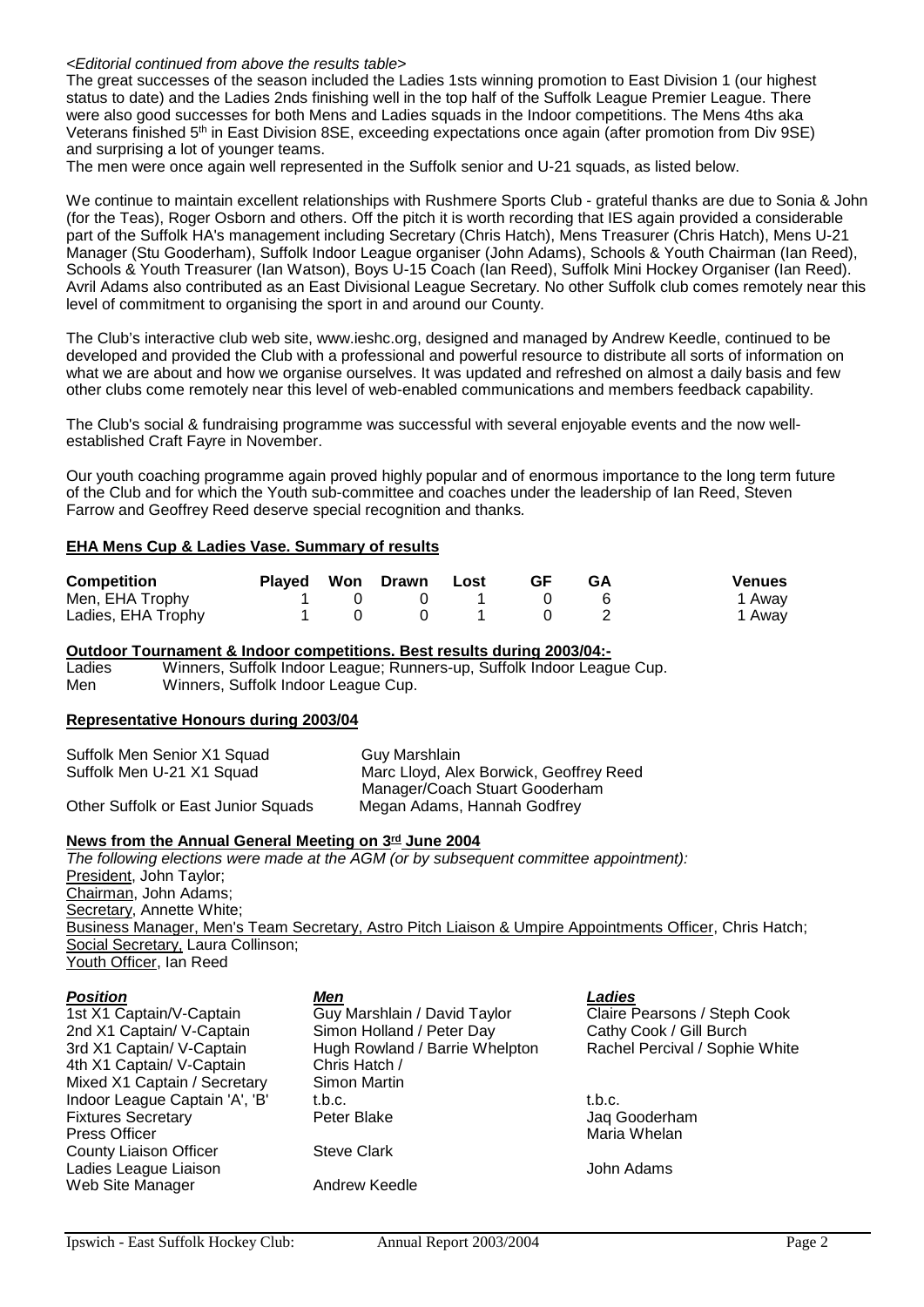### **(i) Chairman's Report (John Adams);**

The Ladies had an excellent season, with the 1sts gaining promotion to East Div 1 after a fine  $2^{nd}$  place behind Norwich City in East Div2N. The 2nds performed well in the Suffolk Premier and were in good shape for a 3<sup>rd</sup> place finish but this challenge drifted away in the final few weeks. The 3rds showed tremendous spirit, winning 5 games and retaining their place in the Premier whilst providing challenging opportunities for the many young players coming through into the IES senior sides. The Ladies U-17s could not quite match the championship winning performance of the previous season but played with great tenacity and team spirit. Debbie Godfrey is again thanked for her work with coaching the lower X1s and the youngsters. The Ladies also had an exceptional year at Indoor hockey, with our squad participating in the National Finals for the first time and also winning the Suffolk League.

The Mens side of the club did struggle, with three teams relegated and a constant battle to field consistent teams in the face of the worst injury lists in memory and problems of availability especially for the long away games. The exception to all this was the 4ths who were competitive throughout in Div 8SE. We were delighted to welcome about 9 players transferring from Crane, who made up the rump of the 2<sup>nd</sup> X1 with Peter Day graciously accepting the role of Captain in his first season with the club. The Mens Indoor squad were successful in winning the Suffolk Indoor League cup to ensure some silverware came our way.

The club again benefited from all the work and infrastructure provided by Rushmere Sports Club, managed by Roger Osborne, and due thanks and acknowledgement is made to Sonia and John for their consistent efforts with the provision of the teas.

Thanks are also due to the members who organised and ran another good year of social and fundraising events, which included our traditional Craft Fayre, Club Day, Christmas Party, Quiz Night, Race Night and Annual Dinner. Finally, thanks are due to all our committee members for contributing a lot of their time, effort and expertise to ensure the smooth running of the club.

#### **(ii) Business Manager's Report (Chris Hatch);**

At the end of our 7th season (7 years already – goodness!) after moving to Rushmere Sports Club, it is a pleasure to report that we have continued to pay our way and look forward to the future in a satisfactory financial position, despite a singularly difficult season in terms of player availability to sustain 4 Mens teams and 3 Ladies teams. The 'Copleston Contract' started from 1st September 1998 and we have now completed the 6th season of 10 under this agreement. This guarantees us the three Saturday match slots and a Sunday morning youth coaching slots until 2008, together with the usual Wednesday evening training time, all at 20% discounts plus a further £10 reduction on Saturday bookings. It must be added that we derive enormous benefit from the Copleston 'SportsLink' scheme in terms of pitch availability and price reduction and the basis of the youth coaching programme. Once again it needs to be emphasised that the members who run the youth coaching programme are providing the whole club with a defacto subsidy on their hockey costs. During 03/04, income was slightly ahead of expenditure, helping to put us in a position to substantially reduce subscriptions for 2004/05. Our 'development' costs were mostly paid for from the residue of a grant of some £3,600 from the 'Awards for All' scheme – we are most grateful for this grant which has been put to very good use for the purposes for which it was made available, final accounts on this grant having been signed-off. Along with a reduced subscription, match fees will be unchanged for 2004/05, providing an exceptionally good-value package for members, despite the usual inflation of hockey costs.

#### **(iii) Social & Fundraising Report (Editor's report);**

The Chairman's report above gives brief details of the Social and Fundraising events run during 2003/04 and due acknowledgement to the members who organised them. The highly successful Craft Fayre, run by Sue Stenson and Avril Adams, was the main money earner and altogether the net fundraising income across all events was around £975, as we subsidised the Club Day bbq & sports hall hire, and other events broadly broke even or made a small profit. Claire Laight was Social secretary for much of the season, until this effort was curtailed by her transfer to a high profile job in the Big Apple (as documented in the *East Anglian*!) – but she has come back! The social side of the club has always been a very important aspect and all members are urged to give our new Social Secretary Laura collinson their full support in 2004/05.

### **(iv) Youth Coaching Report (Editor's report);**

Very briefly, much was again achieved in terms of providing coaching and playing opportunities for our small but enthusiastic group of youngsters on the youth coaching list. Typically this season, about two dozen youngsters came along and there was no doubt that running the youth sessions on Sunday mornings continued to be very beneficial in all respects. Ian Reed, a former head youth coach, returned to the role and was supported throughout the season by Jaffa Farrow and latterly Geoff Reed after his return from Australia. Chris Hatch, Marc Lloyd and several other of the club's qualified coaches also coached sessions when requested to do so. Progress and commitment on the youth front continued to be backed financially by the residue of the Club's 'Awards for All' grant, which helped to finance coach education and related skills development during the year. The youngsters continued to benefit from participation in the 'McNeil Sports Youth League', (run by Charlie Farrow), which again provided regular age-group based competition with teams from other local clubs. IES achieved a fair measure of success in terms of results but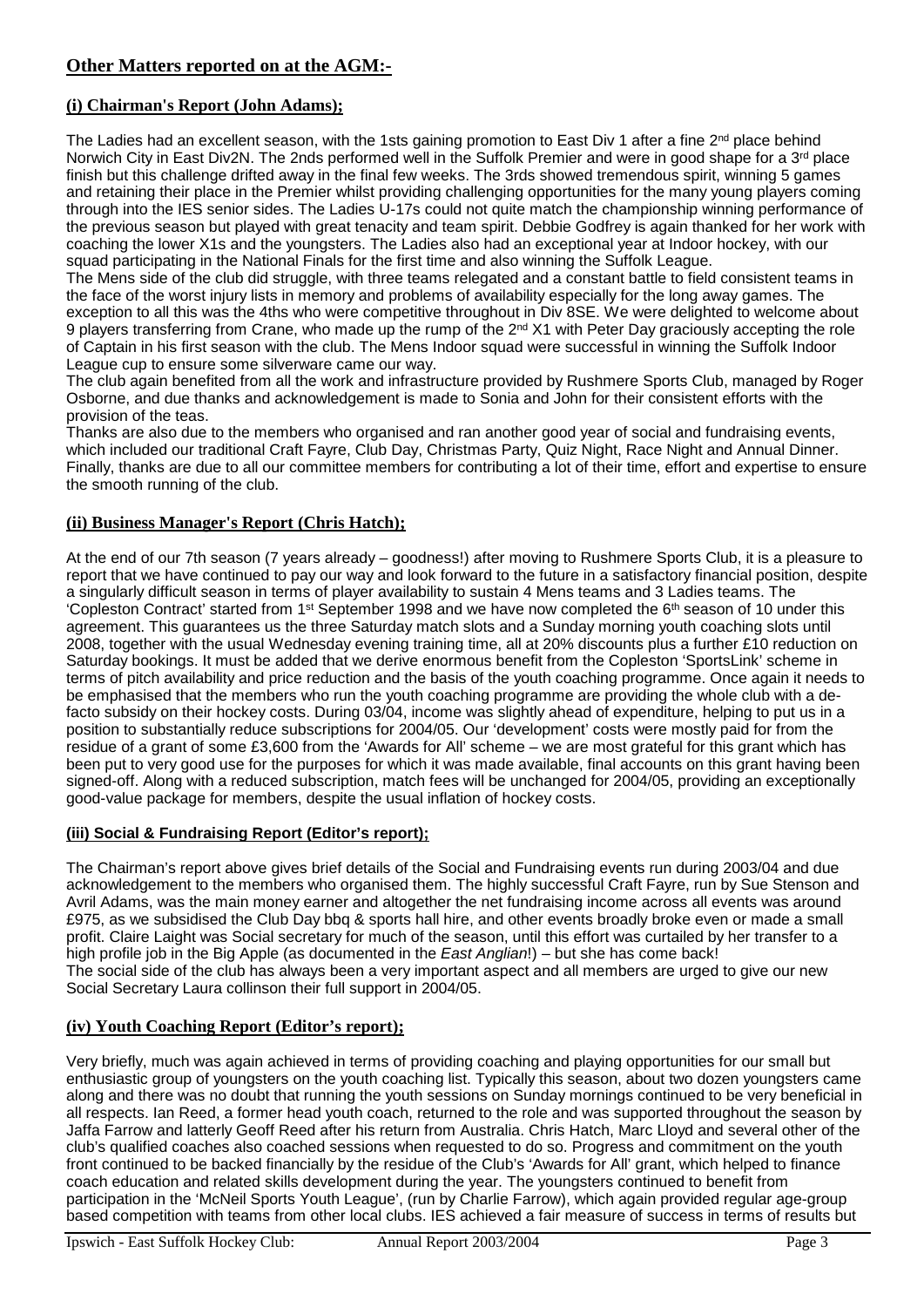the real 'win' was the continuation of a lot of competitive opportunity for the youngsters – altogether a major benefit. Ian Reed, a Level 2 coach and former Chairman of the club, has agreed to continue in the youth coaching role during the 2004/04 season and certainly will again rely on the full support of the club in this endeavour.

#### **(v) Umpires and Umpiring Report (Chris Hatch);**

For the record, the Mens 1<sup>st</sup> X1 Division 1 and Mens 2<sup>nd</sup> X1 Div 3SE League matches and most friendlies were umpired by members of the SCHUA. The SCHUA, through the Pool system, also arranged for neutral umpiring appointees for the Mens 3<sup>rd</sup> X1 Div 4SE games. Ladies 1<sup>st</sup> X1 East League games were umpired by the Suffolk neutral pool, including club appointees to that pool. The Club is, as always, most grateful to these two organisations for this essential contribution. Ladies 2nd, 3rd and Men's 4th X1 games were umpired by IES Club appointees. For our official Saturday and Sunday programme (including some neutral pool appointments for the SCHUA, SHA Cup games, Girls U-17 league and 'favours' for other clubs), 3 or more games were umpired by Chris Hatch (33 games), Jon Oakley (16), John Adams (9), Steve Clark (8), John Wright (6), Simon Martin (6), Ian Reed (4), Peter Day (4), Steve de Boltz (3), Ray Black (3). Ten others (all Level 1 or Level 1T qualified) umpired 16 games between them. John Adams also contributed to the SHA Indoor League umpiring and the East Junior Indoor Championships umpiring. Ian Reed umpired at some of the Suffolk Youth Tournaments and similar junior age group events.

Nearly all of the Club's 'Level 1' Umpires contributed to the total effort. However, it is a matter of concern that England Hockey and the various umpires associations still want to push the idea of umpires having to do a minimum of 5 games in a season to maintain their qualification. This would be disastrous for IES on the basis of the above profile and is being resisted – simply on the grounds of practicality and player-umpire availability. Recently, Graham Ramsden became a fully qualified Level 1 umpire and several IES Ladies took the L1 qualification course. Chris Hatch will again act as the Club's non-pool umpire appointments coordinator for the coming season.

#### **Review of the 2003/04 season – with Captain's reports or Editor's comments:**

#### **The Mens 1st X1 (Guy Marshlain)**

The emphatic win against Shefford and Sandy (5 –3 away) stood out to be the clearest and best memory in what was a very tough season (I think Chris from Ross-on-Wye would agree). The commitment and determination of the players on that day was no different to any other Saturday but this game, in particular, was special – I'll let you read the results summary report to understand exactly why.

Goal keeper Marc Lloyd played well for the first quarter of the season with Will Burchnall coming in and delivering some outstanding performances (the game against Luton Town away stands out). The defence of Richard Cox, Peter Blake, Andrew Keedle, James Howe and the battled scarred duo Revan Jones and Graham Bendle produced some brave and competitive performances. Most notably from Peter Blake whose commitment and form inspired players around him.

The team benefited from the return of Geoffery Reed from Australia and since Christmas the international experience of the tough tackling Alistair Curthers, who added much-needed steel to our performances. The midfield was run by the linking play of Stephan Farrow (Jaffa) and complemented by workman-like performances from Nick Aveling and the ever-improving James Klug. Typically this freed up Andy Willis to operate on the flanks to deliver the trademarked 'Willis sweep dummy'!?

The front line was lead by Jon Tingy, Scott Cole and Peter Elsom. It was Elsom's goals that thankfully did the talking this season before his season was cut short by injury. Scott Cole proved a tough customer to all opposition defences and Jon Tingy's tricky skills enabled him to finish the season as the team's top scorer.

Thanks must go to David Taylor whose skills were missed on the pitch but the team benefited from his vast experience and commitment every week as team manager. Thanks must also go to everyone who played for the first team this season.

Finally, a final word must be looking to next season. Our objective is to reverse this seasons bad fortune and aim for league domination. So bring on those summer fitness plans and I look forward to everyone reporting in fit and raring to go in September– COME ON!

#### **Ladies 1st X1 (Janis Taylor writes)**

The first team ladies enjoyed a very good season this year in East Division II North finishing in second place and gaining promotion. Despite a shaky start to the season in our friendly games the league started well.

Following Clare P's mystery tour of the countryside, waiting an age at an old fashioned train crossing, we arrived at Old Buckenham with minutes to spare. The yellow away strip was a hit with the team, if not with the umpires, a draw was all we could manage. We proceeded to win our next four games before suffering defeat at the hands of Norwich City (*Eventual League Champs- Ed*) where we watched them play some lovely hockey around us. We won the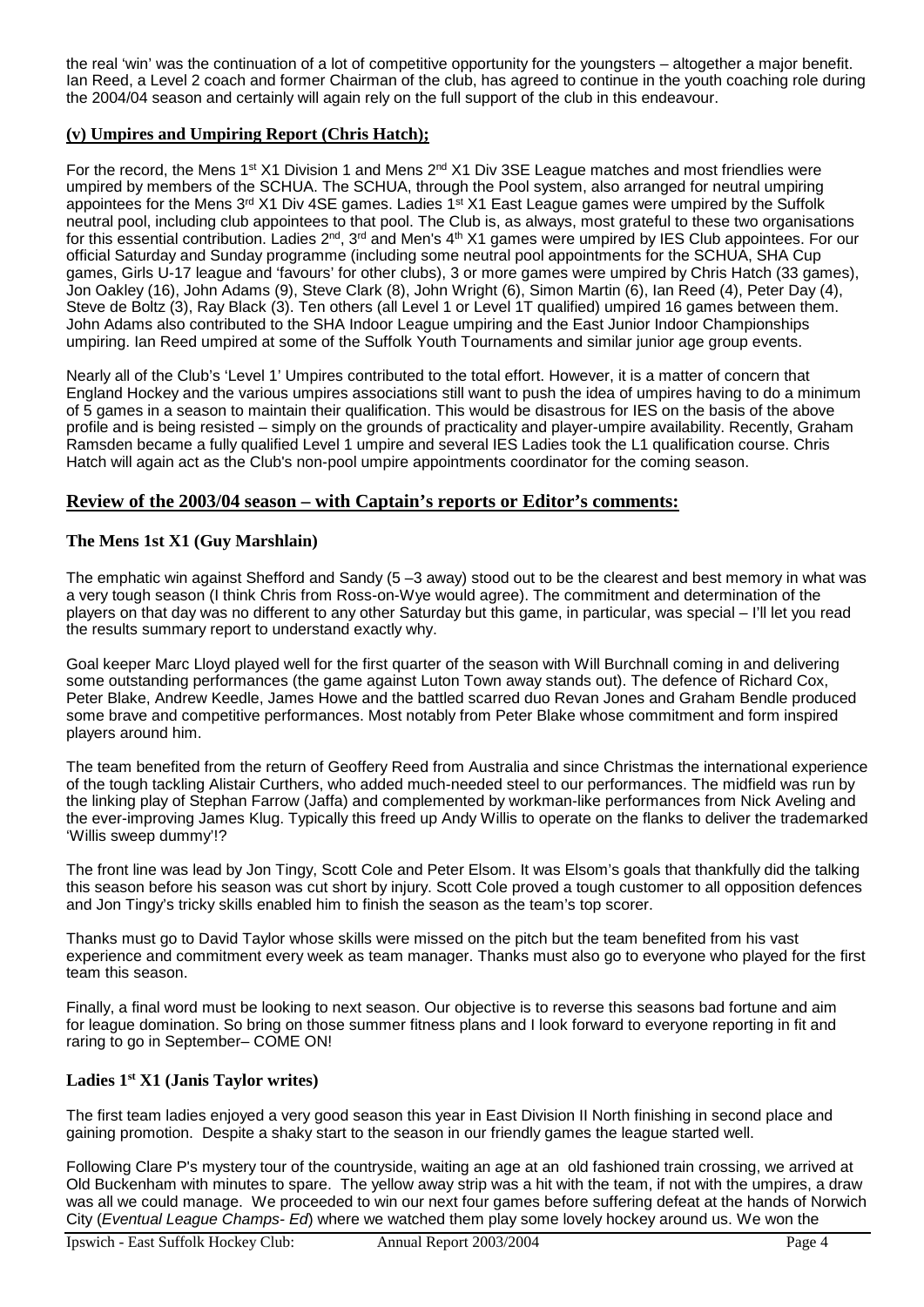remaining games until Christmas apart from a very exciting close encounter with Watton, eventually losing 4-3. After a long break over Christmas and into January (due to the Indoor) we lost our first league game to Bourne and then picked up again although not to our previous form. We became the draw specialists but eventually gained enough points to be promoted. Thanks must go to all the players for their determination and commitment throughout. Special mention to our young players, Hannah, Vicki and Sophie, who stepped up and did themselves proud. Thanks to Kath for being a great captain full of enthusiasm, flair, organisation, humour and entertainment, especially after a couple of drinks the night before! She will be greatly missed next season and we wish her well. Finally, thanks very much to John for putting up with us women again for another long season.

#### **Mens 2nd X1 results (Editor's comments)**

The Mens 2nds, captained by Peter Day, were always going to be faced with a tough challenge in Div 3SE, coming up against a lot of ambitious  $1<sup>st</sup> X1s$ , whilst we were faced with integrating the majority of the former Cranes players with the few IES players remaining from the previous season. Early results hinted at being competitive with some narrow losses and a good draw against Brentwood 2nds. A bit later the season's best result, a 5 – 1 win over Romford 1sts was recorded, but the side could never quite overcome the continuous drain of injuries and unavailabilities and consequently spent the remainder of the season competing with Romford to avoid a last place finish. A home draw against Ramgarhia helped achieve that small target but nevertheless, relegation to Div 4SE was certain many weeks before the end of the season. Despite adverse results, all the regular players enjoyed the competition and were rarely disgraced on the pitch, scoring goals in a majority of the games and maintaining great discipline throughout the season.

### **Ladies 2nd X1 (Annette White)**

Availability was a big problem from the very beginning of the season for the 2nd team. More often than not we had to tread a fine line between providing support to the other two teams and the need to develop our own regular set of players. At the beginning I knew that we would have a good mix of youth and experience (obviously Mel counted on both these points). As such, I stated throughout the season that we had the ability and team spirit to come top 3 in the division and in true 2nd team tradition we came 5th (I knew you wouldn't let me down ladies)! However, we did play some very skilful and entertaining hockey, beating some of the top clubs in the division such as Sudbury 2nds and Christchurch 1sts. It was also gratifying to see some of our younger players such as Vicky Hicks, Sophie Flack, Hannah Godfrey and Meg Adams not only firmly establishing themselves in the 2nds but also moving up and playing 1<sup>st</sup> team fixtures. I'd like to thank Debs Godfrey for her consistently good coaching and all those in the team who helped out on match days. My biggest thanks goes to Liz Balding who on more than one occasion preserved my sanity by taking over and who partnered me in organising the end of season 2nd team bash, which I think all of those present will agree was a top night out. Finally, good luck to Cathy Cook and Gill Burch who will be taking over the reins of leadership next season, onwards and upwards ladies!

#### **Mens 3rd X1 (Editor's comments)**

The Mens 3rds fortunes broadly mirrored the 2nds, although good wins in the first two friendly games gave grounds for optimism. However, once the League season kicked in, the level of competition in Div 4SE was simply too great for the available players. Despite enthusiastic management by Daz Clark (Captain) and Steve de Boltz, the side lost their first 10 league games but did get a Christmas present on Dec 13<sup>th</sup> when Essex University 1sts were beaten  $2 - 1$  in a tense encounter under floodlights. A glimmer of light was seen early in the New Year with a 4 – 3 win over Harlow 1sts but that proved to be the last success and league points gained, as the side duly finished in last place. However, with the exception of an away game conceded against Ford (due to lack of players), the team battled throughout, as evidenced by the 31 goals scored in 14 of the 22 games. Towards the end of the season, it was indeed difficult to get full sides from those who would have been expected to play and thanks are due to a lot of the regular  $4<sup>th</sup> X1$  Veterans for stepping up. Sadly, a pragmatic decision was made by the committee at the end of the season to 'withdraw' the side from the East League and therefore we will not be represented in Div 5SE next season, when it is expected that the remaining players will be filtered into the other squads.

### **Ladies 3rd X1 (Sue Nunn)**

Well, after the heady heights of last season, life in the Premier this year was always going to be a tougher challenge, particularly bearing in mind we had lost a number of key players. However we were determined to make a go of it and started the season optimistically.

Whereas last year Faye went for games on end without touching the ball, this season she was fully employed every week and without her determined defending of our goal we would have conceded many more than we did.

Getting 11 players onto the pitch every week proved to be very difficult and indeed there were many occasions when in fact we did not manage this. The worst situation we found ourselves in was an away game at Haverhill when we only had 7 players to start the game (the minimum amount required!) with two players just about arriving in time, having already played for the seconds. Haverhill, on the other hand, had 16 players!

Our thanks must go to all those players who doubled up without whose help there would have been many more occasions when we didn't field 11 players.